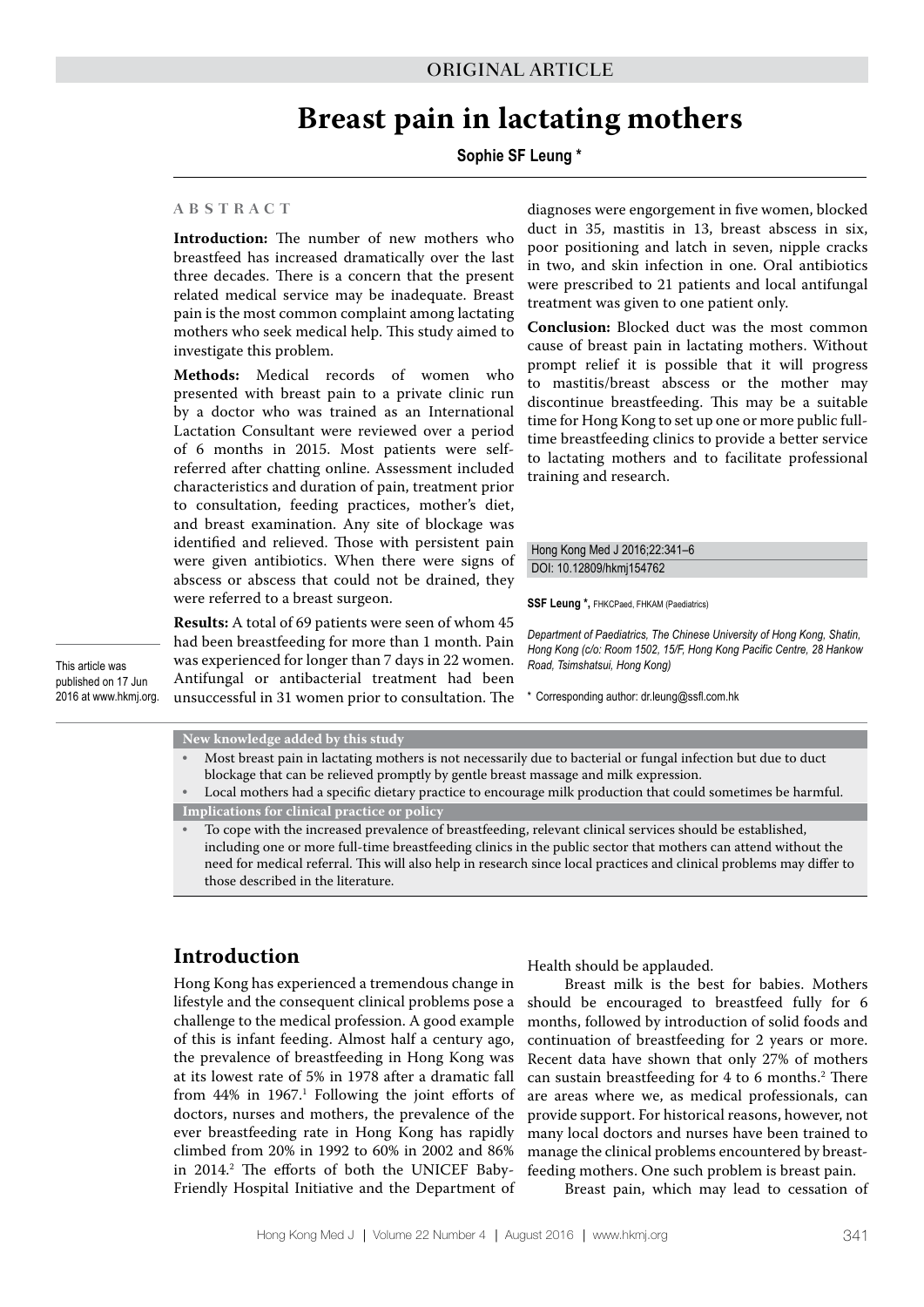### 哺乳期婦女的乳房疼痛

### 梁淑芳

引言:過去30年,母乳餵哺率有顯著上升的趨勢,目前的醫療設施可 能未足以應付有關需要。母乳餵哺期間最常見的問題是乳房疼痛。本 研究分析其病因。

方法:回顧2015年6個月內因乳房疼痛向一所私營診所求診的病人紀 錄,診所醫生曾受訓為國際認証泌乳顧問。大多數求診病人因在網上 聊天而自行到診所求診。臨床評估包括疼痛特點和疼痛期、曾接受的 治療方法、餵哺習慣、乳母飲食及乳房檢查,亦為病人檢查乳腺阻塞 的位置並進行疏通,並處方抗生素予仍有疼痛的患者。已出現膿腫而 未能排膿者,則會轉介至乳腺外科醫生。

結果:研究期間共有69名病者,其中45例哺乳超過一個月,22例的痛 楚超過7天。31例曾接受抗真菌或抗細菌藥物但未獲舒緩。診斷結果 為脹痛5例、乳管堵塞35例、乳腺炎13例、乳腺膿腫6例、姿勢與含接 不良7例、乳頭損裂2例和皮膚感染1例。21例須處方抗生素,只有1例 需抗真菌藥物。

結論:乳腺阻塞是乳房疼痛的主要原因,若不及早治療可導致乳腺 炎、乳腺膿腫,甚至須停止母乳餵哺。也許現在是時候設立一個或多 個公共母乳餵哺門診,既能為哺乳期婦女提供服務之餘,亦有助促進 相關專業訓練和研究。

> breastfeeding, is the most common complaint of lactating mothers seen in a private general paediatric clinic run by a doctor (author) trained in 2000 as an International Lactation Consultant. This study aimed to analyse the reasons for breast pain and how it can be relieved.

### **Methods**

Clinical records of lactating mothers who presented with breast pain over a 6-month period (January to June 2015) were retrieved. Patients were self-referred after chatting online with other breastfeeding mothers. During consultation, patients were asked about the history of pain, prior treatment, breastfeeding practices, and their own diet. Breast examination was then performed, including the nipple and areola, to identify any

redness or tenderness. In particular, any blockage was identified.

If redness or tenderness was generalised in either or both breasts, it was diagnosed as engorgement (Fig a). If it was confined to a segment, this implied only a lobule was involved. If gentle massage and milk expression provided relief, a blocked duct was diagnosed (Fig b). The ability to express pus (Fig c) or an area of fluctuation or skin thinning (Fig d) was indicative of breast abscess. Mastitis was diagnosed in the presence of fever and tenderness/mass that could not be relieved but had not progressed to an abscess.3 Nipples were examined for cracks (Fig e). Feeding position and latch were checked when appropriate and corrected accordingly. When there was a white spot in the nipple, it was cleared by simple expression or by using a needle to open up the blockage. If there was a shinny reddish colour of the nipple and areola together with burning, stinging, and itchiness then fungal infection was diagnosed. In such case, the baby's mouth was also examined for the presence of oral thrush.

### **Results**

A total of 69 patients were seen of whom 45 had been breastfeeding for more than 1 month. All except six were in their 30s. The age of the baby was less than 1 month in 24 (35%) women, 1 to 6 months in 27 (39%), and over 6 months in 18 (26%). Only 13 (19%) used complementary infant milk formula.

Breast pain was present for less than 3 days in 35 (51%) women but for longer in the remaining 34 (49%). Pain duration exceeded 7 days in 22 (32%); 15 (22%) of whom had intermittent pain for 14 to 30 days. In 31 (45%) patients, earlier treatment had been received from various sources including Maternal and Child Health Centres (MCHCs), family doctors, general practitioners, obstetricians, doctors at an accident and emergency department, surgeons in a breast surgery clinic, or lactation consultants. Antifungal or antibacterial medication, either local or systemic, was prescribed.

Apart from breast pain, there were other



FIG. (a) General redness of breast due to engorgement. (b) Local area of redness in blocked duct or mastitis. (c) Pus expressed from breast abscess. (d) Bluish area with sign of fluctuation. (e) Cracks in nipple (highlight with mercurochrome solution)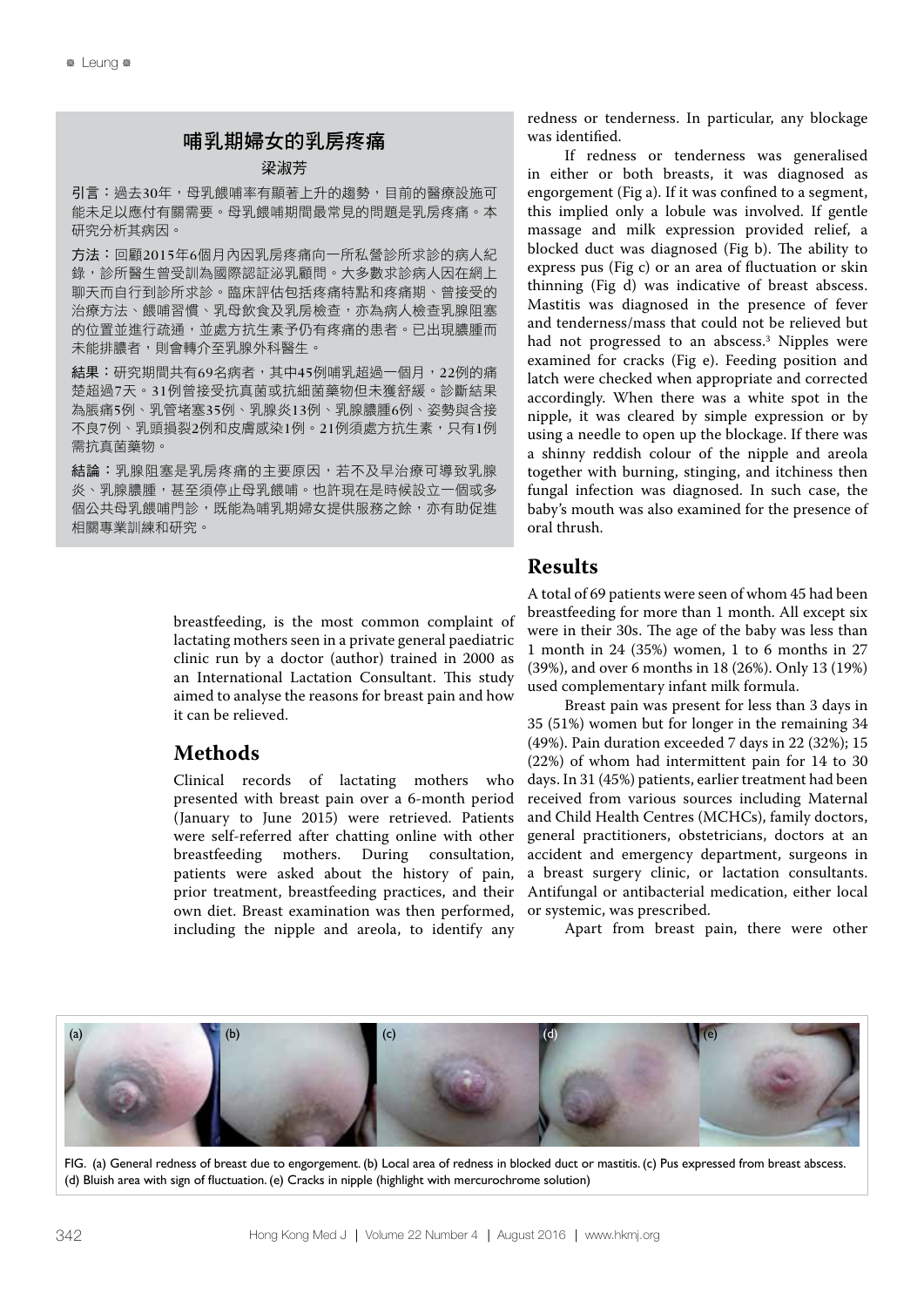additional complaints: nipple pain in eight (12%) women, sharp needle pain after feeding in eight (12%), white spot at nipple in 15 (22%), and fever in 14 (20%). All had decreased milk production by the affected breast despite frequent feeding or pumping.

The following diagnoses were made: nipple cracks  $(n=2)$ , poor positioning and latch  $(n=7)$ , engorgement (n=5), blocked duct (n=35), mastitis  $(n=13)$ , breast abscess  $(n=6)$ , and skin infection (n=1). One had all pus drained via the milk duct. Another had pus formed in the sebaceous gland at the areola and was fully drained. The remaining four were referred to a surgeon for further management. Oral antibiotics were prescribed to 21 (30%) women. Fungal infection was suspected in only one woman. Clinical details of four patients chosen for illustration are shown in the Table.

### **Discussion**

Subjects in this study represent mothers who were very dedicated to breastfeeding. Most had been breastfeeding for more than 1 month and had not given up, despite experiencing pain for quite a number of days.

### **Blocked duct/mastitis**

Blocked duct was the most common cause of breast pain in this study group. Delay in diagnosing and treating a blocked duct can lead to a more serious condition of mastitis and breast abscess.

Engorgement, blocked duct, mastitis, and breast abscess reflect progression from a common original problem of inadequate drainage that can be due to poor positioning and latching, inadequate emptying, or overproduction.3 Obtaining a good history, performing a thorough breast examination, and milk expression can help to make the diagnosis.

Engorgement usually involves the whole breast whereas a blocked duct involves a lobule. In the latter, redness and tenderness are apparent and examination of the areola may reveal a tender swelling representing a blockage of the duct near the opening. Gentle massage and milk expression will relieve the pain and tenderness. A simple blocked duct can be relieved immediately. Nonetheless, when the swelling can only be partially relieved, it may represent tissue inflammation indicative of mastitis. Mothers were encouraged to feed more often on the affected breast. If this failed after one or two feeds, antibiotics were prescribed to prevent progression to breast abscess.

Milk is a very good medium for bacterial culture. Stasis of milk for too long may lead to infection (mastitis) and pus formation (abscess). The common guideline is to relieve a blocked duct as soon as possible, especially in the presence of fever. Once fever has persisted for longer than 24 hours, antibiotics are required. In one woman in this study, however, breast abscess was evident within the first few hours of fever and in another woman without fever, thus fever should be considered a non-specific sign. Clinical assessment was the most important. The ratio of breast abscess to mastitis was higher in this series (46.2%) compared with that reported in the literature (11.1%).3 This may have been due to a difference in sampling methods or different diagnostic criteria for mastitis. The difference between a blocked duct and mastitis can be very subtle. Presence of redness and tenderness in the breast with little effort to clear the blockage may be classified as mastitis. What is of more concern is the possible delay in management that allows untreated mastitis to progress to breast abscess. An abscess can be drained through the duct manually, but needle aspiration under ultrasound guidance or incision may be required in some cases. If there is an incision, the wound must be left open for continuous drainage and the mother may be forced to stop breastfeeding.

Since most of these infections are due to *Staphylococcus aureus*, *Streptococcus*, or *Escherichia coli*, antibiotics chosen should be amoxicillin with clavulanate, cloxacillin, or cefuroxime; all of which are compatible with continuation of breastfeeding.<sup>3</sup>

### **Nipple pain**

Nipple pain may indicate a blocked duct because the duct beneath the areola is swollen. There should be some tenderness although not as much as that of the affected breast lobule. After relief of the blockage, nipple pain will resolve.

A white spot at the nipple may also indicate a blocked duct. Blockage of a lobule and then stasis of milk at the opening of the duct can lead to further blockage by milk that has a high fat or high calcium content. This spot will be white in colour, sometimes referred to as a bleb. It can be removed by milk expression, needle or local application of vegetable oil. This should not be confused with thrush.

Concern has already been raised about the general overdiagnosis of fungal infection as a cause of breast pain, nipple pain, or white spot.<sup>4</sup> Patients treated for a presumed 'yeast infection' might have shown improvement in symptoms as a result of the anti-inflammatory effect of the antifungal drugs or because the blocked duct resolved on its own. Fungal infection of the breast and nipple may be considered if a blocked duct has been excluded and is often associated with other risk factors. Examples are consuming a diet with high sugar content that promotes growth of fungus, mother having received antibiotics, a maternal history of vaginal candidiasis, or baby's oral mucosa with thrush.4 All these risk factors were not found in any of the mothers in this study. Excruciating pain after a feed is a non-specific sign. It is more likely to be due to a blocked duct or inadequate emptying of the breast, as shown in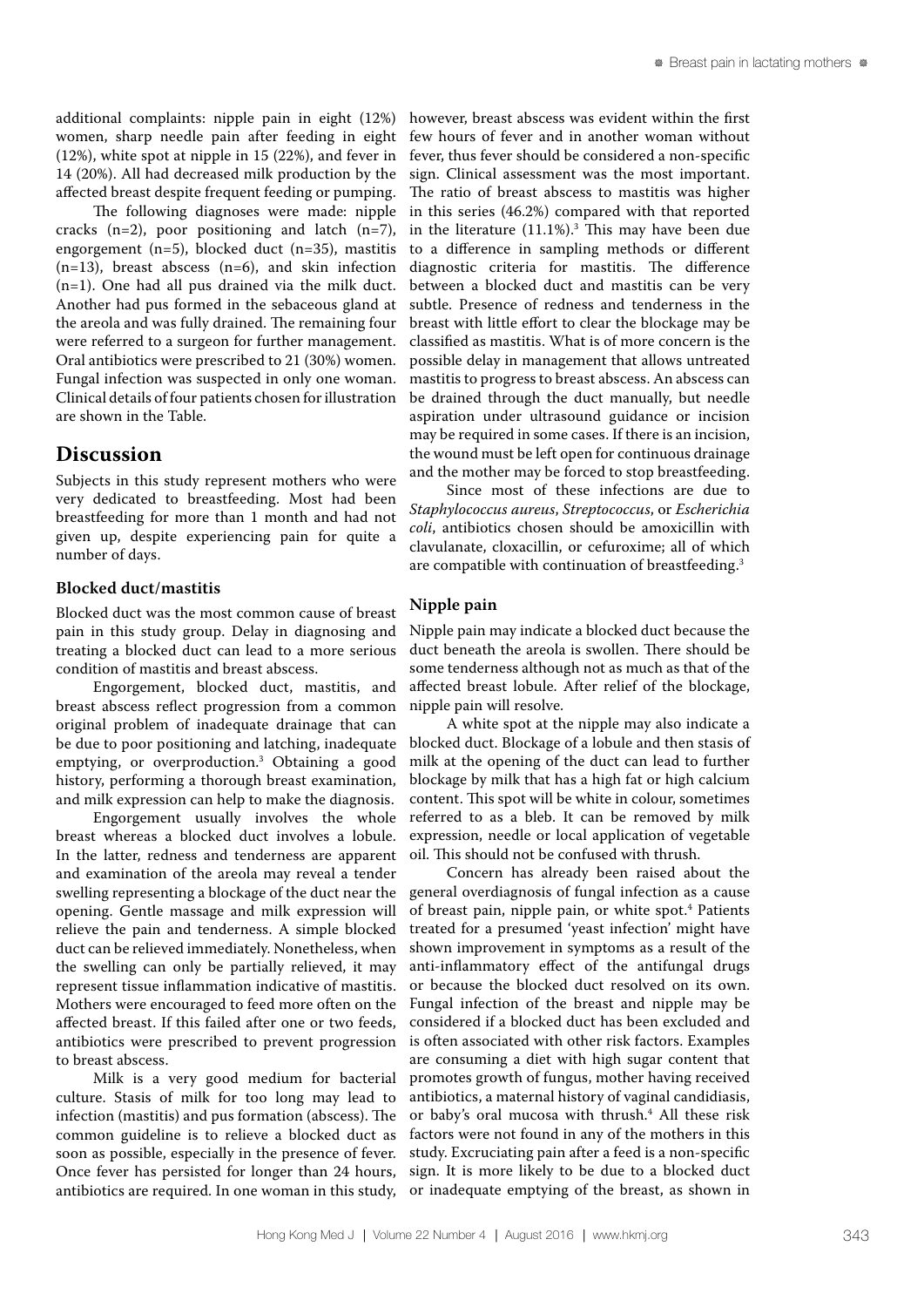TABLE. Clinical details of four patients

| Patient<br>No. | Age<br>(years) | Baby            | <b>Breast-</b><br>feeding     | <b>Chief complaint</b>                                                                       | <b>History/prior treatment</b>                                                                                                                                                                                                                                                                                      |
|----------------|----------------|-----------------|-------------------------------|----------------------------------------------------------------------------------------------|---------------------------------------------------------------------------------------------------------------------------------------------------------------------------------------------------------------------------------------------------------------------------------------------------------------------|
|                | 36             | 7 Weeks         | Full                          | Needle-like breast pain for 2 weeks in<br>spite of treatment                                 | Antibiotics was prescribed by doctor in a private hospital<br>but was not taken by mother. She went for a second<br>opinion from a lactation consultant. Milk expression<br>was done with temporary relief and she was told to<br>apply antifungal cream for 2 weeks. There was no<br>improvement even after 8 days |
| $\overline{2}$ | 33             | 1.5 Months Full |                               | Left breast pain, unrelieved after 2<br>weeks of local antifungal treatment<br>given by MCHC | Mother fed baby every 2 to 3 hours on one breast and at<br>the same time pump the other, hoping to save more milk<br>for the future. Sometimes she went out and did not feed<br>or pump at the usual time                                                                                                           |
| $\mathbf{3}$   | 26             | 4 Months        | Full (through<br>pumped milk) | Breast pain for 2 weeks                                                                      | Seen by a private obstetrician. Given a course of<br>ampicillin with cloxacillin, metronidazole, and etoricoxib,<br>resulting in no improvement                                                                                                                                                                     |
|                | 30             | 2 Months Full   |                               | Breast pain for 11 days                                                                      | Received a 7-day course of clarithromycin from MCHC<br>with no improvement                                                                                                                                                                                                                                          |

Abbreviation: MCHC = Maternal and Child Health Centre

this study. These patients had failed to improve after being given local or systemic antifungal treatment in their previous consultations prior to presentation to this clinic. Pain was relieved only after the blocked duct was cleared.

#### **Diet of lactating mothers**

There was a general misunderstanding among the lactating mothers that eating more animal foods could improve milk supply. Previous studies have shown that the protein intake of local lactating mothers is much higher than that of those in other countries. At 3 months postpartum, Hong Kong mothers had a protein intake of 98 g/day<sup>5</sup> compared to 81 g/day in the UK $6$  and 80 g/day in Japan.<sup>7</sup> In the first month after delivery (known locally as the confinement period), the protein intake was even higher (133 g/day)<sup>5</sup> than at 3 months. During this month, local mothers usually consume a special diet consisting of much more pork, fish, chicken, egg, and milk.

The practice of eating a special diet with additional animal foods during confinement may be unique to Hong Kong Chinese population and is likely a long Chinese tradition. The original rationale was to replenish the blood loss of childbirth and may have been necessary at a time when the general population had barely enough food. Prior to the 1960s, our ancestors usually ate a plant-based diet, with pork available only in the Chinese New Year or during some festivals. There was very little over-

nutrition. Time has changed. The diet of adults today is generally high in animal protein<sup>8</sup> and fat. Further increase will lead to new clinical problems, not just weight gain in mothers but also increased risk of blockage and inflammation in breastfeeding mothers. A diet that contains much more meat has been shown to be associated with higher inflammatory index scores<sup>9</sup> and one of these is Creactive protein.<sup>10</sup>

The quantity and quality of fat in breast milk can be affected by the fat in the maternal diet. Lactating mothers in Chongqing (a major city in Southwest China) consumed a diet wherein fat came from lard. Total fat in the breast milk was higher in Chongqing: 38 g/L compared with 32 g/L in Hong Kong.11 Chongqing mothers did not appear to have problems of blocked ducts or mastitis. Thus, a high-fat diet per se may not cause mastitis, it is the quality of fat that matters. Mothers who consume a diet high in saturated fat may be more prone to duct blockage.3 Mothers with a recurrent blocked duct were often advised to change their diet to one with more polyunsaturated fat or use a supplement, lecithin.3 A dietary source of lecithin is mainly soy or eggs. It would appear to be a good practice for lactating mothers in Chongqing to eat lots of eggs. However, in view of the possibility of egg allergy, Hong Kong mothers may be better advised to eat more soy products. Mothers in this study group appeared to eat very few soy products.<br>High milk production together

milk production together with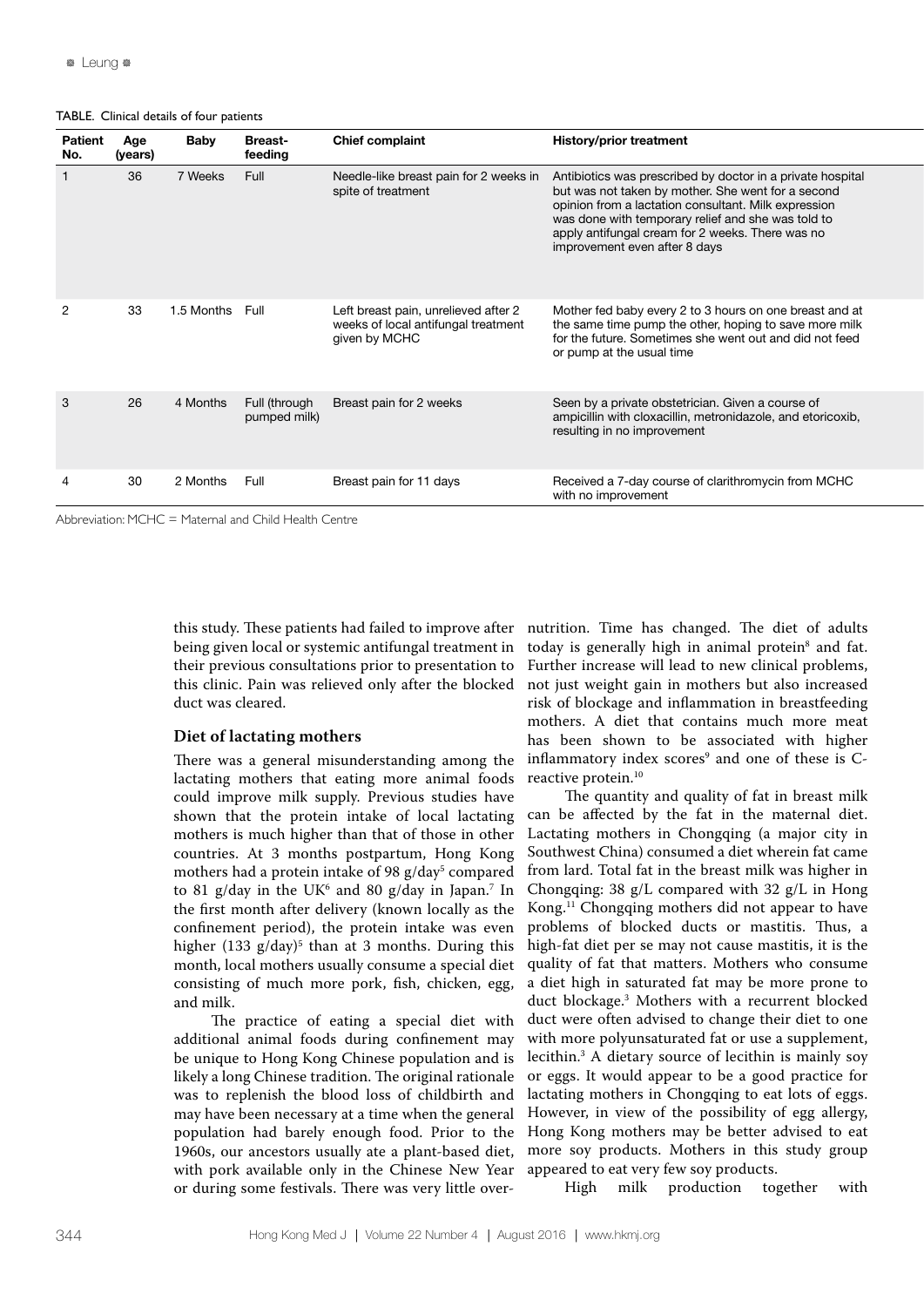| <b>Physical examination</b>                                                                                                                                                | <b>Diagnosis</b>                                                           | Intervention                                                                                                                                                                                                                                                                                                                                                                                                                                  | Follow-up                                                                         |
|----------------------------------------------------------------------------------------------------------------------------------------------------------------------------|----------------------------------------------------------------------------|-----------------------------------------------------------------------------------------------------------------------------------------------------------------------------------------------------------------------------------------------------------------------------------------------------------------------------------------------------------------------------------------------------------------------------------------------|-----------------------------------------------------------------------------------|
| Both breasts were engorged. Left<br>breast showed mild tenderness at<br>2 o'clock position, nipple slightly<br>sore. Right breast showed a crack at<br>base of nipple      | Poor latch, sore<br>nipple, cracks in<br>nipple, and breast<br>engorgement | (a) Relief tenderness by milk expression in left breast<br>(b) Treatment of the crack in right breast with local<br>antibiotic<br>(c) Correction of the wrong position and latch that<br>had caused the crack and inadequate emptying<br>(d) Advice on dietary change: her special diet that<br>had encouraged too much milk production: fish<br>soup, chicken soup, pork, egg, cow milk, etc<br>should be changed to a more plant-based diet | A follow-up phone call 2 days<br>later confirmed that all pain<br>had disappeared |
| Left breast tenderness and redness<br>over 12-2 o'clock position                                                                                                           | <b>Blocked duct</b>                                                        | Milk was expressed to clear the blocked duct. There<br>was no more tenderness afterwards. Discharged<br>with no medication. Mother was advised to feed<br>regularly and not to over-stimulate by pump<br>because blocked duct can easily occur if there is an<br>overproduction of milk                                                                                                                                                       |                                                                                   |
| Nipple and areola of both breasts<br>were swollen resulting from pumping,<br>tenderness at right breast at 11-12<br>o'clock position, a tender white bleb<br>in the nipple | <b>Blocked duct</b>                                                        | White bleb was removed by 25 G needle, followed<br>by milk expression to clear the blockage. All redness<br>and tenderness subsided                                                                                                                                                                                                                                                                                                           |                                                                                   |
| Left breast swelling with an area of<br>fluctuation                                                                                                                        | <b>Breast abscess</b>                                                      | Referral to breast surgeon for aspiration under<br>ultrasound guidance                                                                                                                                                                                                                                                                                                                                                                        |                                                                                   |

inadequate emptying definitely poses a problem. Many Hong Kong mothers took both Chinese remedies (herbs, fish soups) and drank western teas (eg fenugreek) to increase milk production. Nearly all breastfeeding mothers had a breast pump. Some mothers pumped milk more often to produce an excess for later use. Indeed quite a number of the studied mothers had plenty of stored milk in their refrigerator. Working mothers may have stopped pumping during weekends. Such irregular breast emptying may cause the problem of milk stasis. The presence of fatigue, stress, and an imbalanced diet can encourage inflammation that can easily progress to mastitis. Recurrence of blocked duct/mastitis may occur if the mother's diet and practice of feeding or pumping are not corrected.

A diet rich in white sugar or corn syrup, pastries, and cakes can enhance the growth of fungus but was generally not observed in our subjects. This may explain why fungal infection was rare. A natural well-balanced diet with whole grains, plenty of vegetables and fruits, and no excessive animal products should be recommended. Refined sugary foods, foods with chemicals, colouring agents, and preservatives should be avoided.

#### **Medical services**

A substantial number of nurses had passed the examination that qualified them as an International Lactation Consultant. They worked mainly in the maternity wards of hospitals and MCHCs in

Hong Kong. They were very successful in initiating breastfeeding. Some hospitals ran a breastfeeding clinic to support mothers after discharge from the maternity ward but they were not available round the clock. Most mothers with breastfeeding problems attended a MCHC to seek for help. Other mothers chose to see their family doctors. In general, doctors had little training in dealing with problems related to breastfeeding. In 2011, the Department of Health produced a self-learning kit on breastfeeding for any doctor who was interested, but it is difficult for the public to identify such doctors.

Breast pain can sometimes be unbearable. Some patients described it as worse than labour pain. It is unknown from this study how many mothers had stopped breastfeeding because of the pain or how many ended up in hospital with a high fever and abscess that required surgery. Many patients in this study stated that after earlier treatment failed, they had no idea where else to seek further help. Others hesitated to seek medical help because they were afraid they would be told to stop breastfeeding. The mothers in this study were perhaps exceptional. They had tried very hard to find a solution for their pain even though it might have taken a number of days. These mothers deserve a better medical service. The Secretary for Food and Health has stated that the government is very supportive of breastfeeding and is ready to collaborate with health care professional bodies or non-governmental organisations in training personnel and promoting breastfeeding.<sup>12</sup>